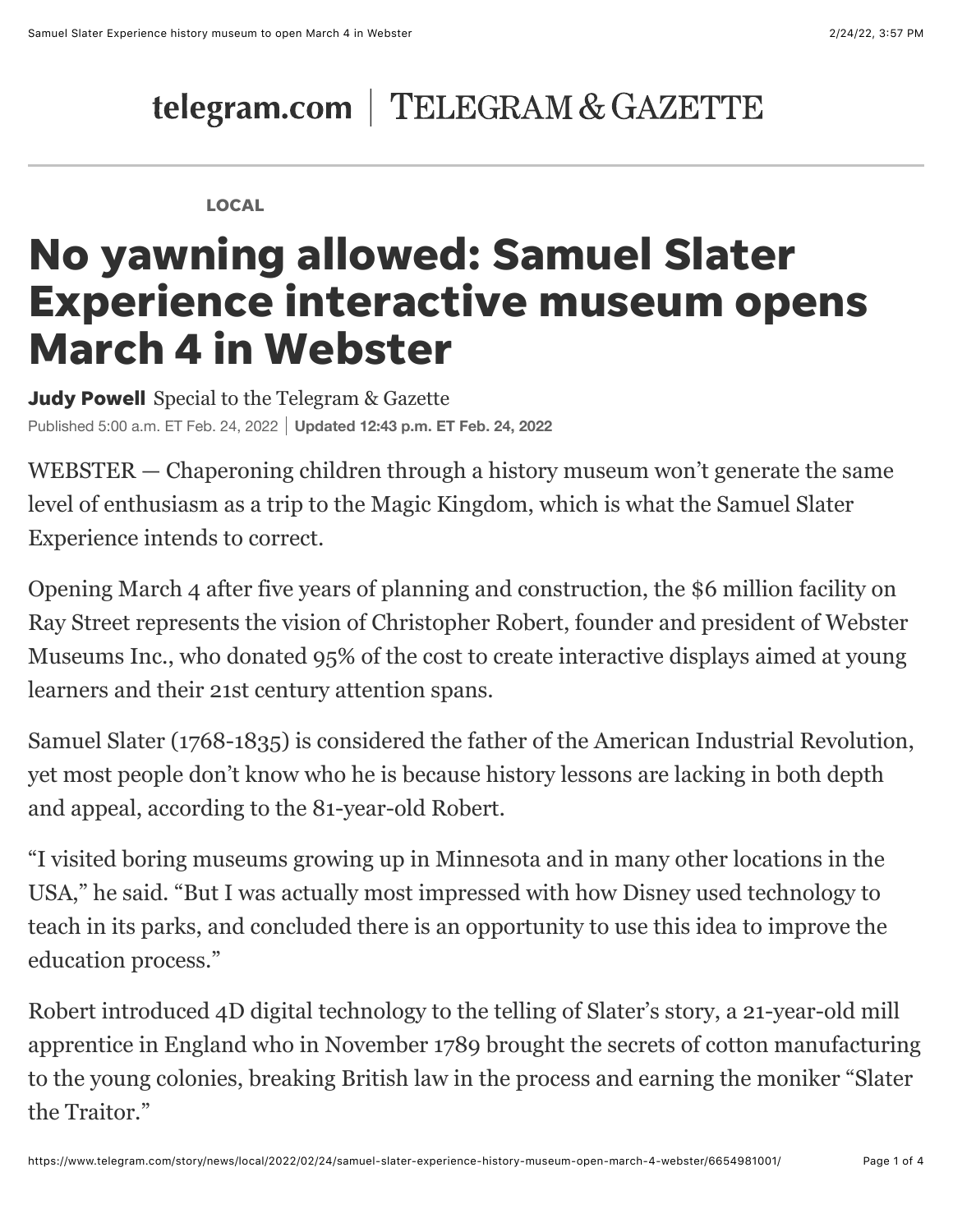"My goal is to educate children to history in such a way they actually remember what they learn," he said.

### Disney-like experience

Located in the old National Guard Armory at 31 Ray St., the museum comprises more than 20 immersive exhibits that are synergistic and artifact-based.

The Savannah-based firm [dmdg2](https://www.dmdg2.com/) designed the exhibits and Boston Productions Inc. created the digital media.

The results match the goal of an informative, interesting and Disney-like experience, said Robert during a recent tour.

He gestured toward a 35-foot-long, 20-foot-tall video wall that puts a visitor onto the ocean with young Slater, whose life-size hologram describes a storm-tossed crossing.

There's ocean spray, the smell of salt air, thunder, lightening and a cargo vessel replete with billowing sails. The multimedia production anchors guests on a moving surface where a seasick Slater expresses his doubts, boredom and ambitions during the 66-day journey.

"Sam Slater transformed America's agrarian society from farming to mill work," said educational consultant Timothy Prouty, former principal at Tantasqua Regional Technical High School, who developed school curricula for the museum.

"His near-photographic memory of the Arkwright loom meant he could replicate the manufacturing secrets of spinning cotton first in Pawtucket, Rhode Island, and later in Webster," he added.

Prouty described Slater as a "paternalistic benefactor," who was concerned with the lives of his workers and introduced the family system of manufacturing to New England.

"He wanted to be sure there was enough housing for his workers, so he built cottages," Prouty said. "He employed entire families. This was before there were child labor laws. And he established the first Sunday school in America to benefit mill children."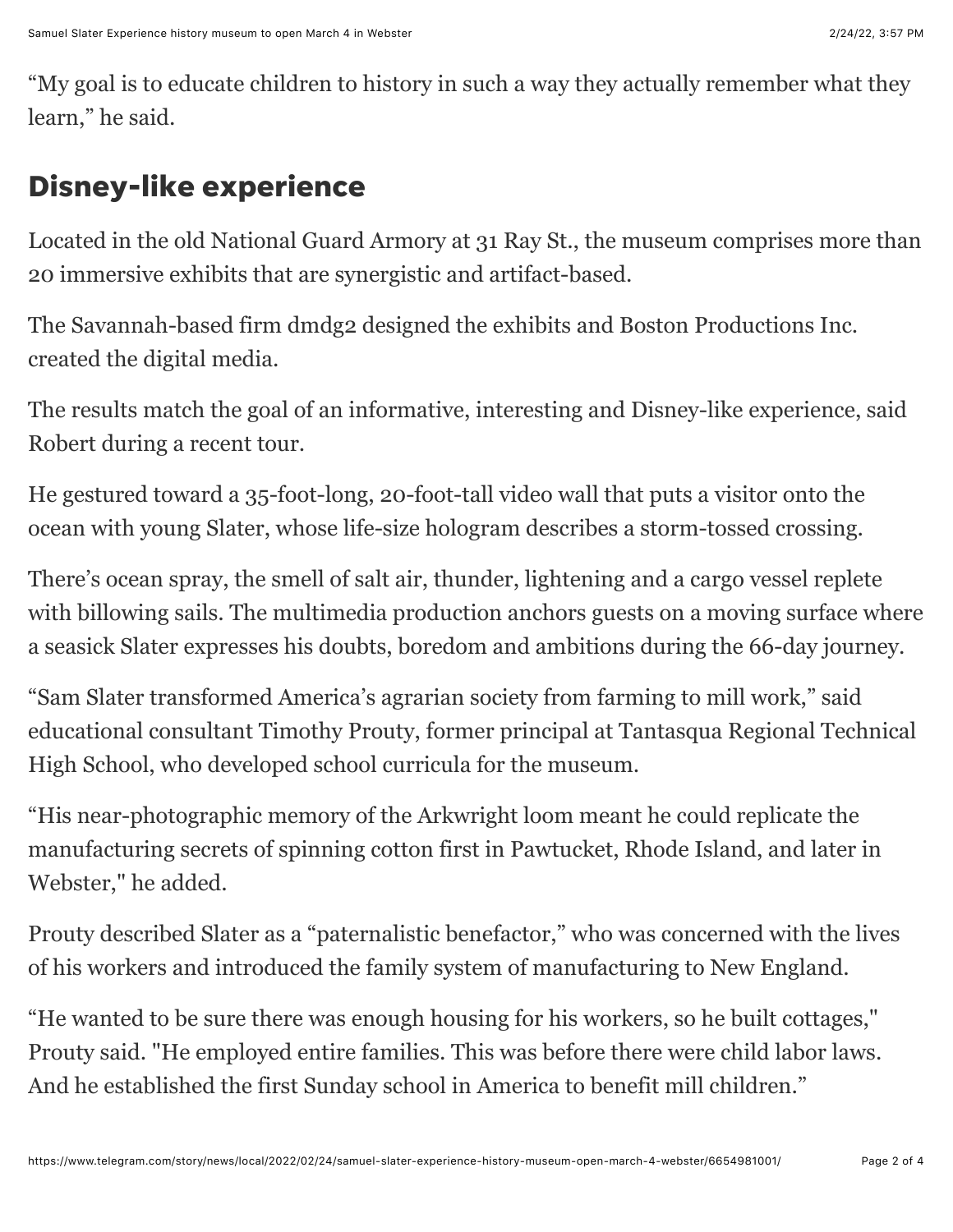## Exhibits unique in scope

Marketing Director Barbara Van Reed called the exhibits unique in scope, with the 17,000 square-foot space divided into two parts.

The first half is dedicated to Slater's youth, arrival in America and establishment of six textile mills. There's a full-scale replica of a working waterwheel that rumbles as it powers the machinery. Looms spin and a multimedia production tells the stories of workers who left their farms for the mills, followed by waves of immigrants.

"These artifacts allow guests to experience the inner workings of a cotton mill, hear its deafening sounds and meet the mill 'hands,' " Van Reed said.

The second half is devoted to boomtown Webster at the turn of the 20th century. The "clang, clang, clang" of a 1903 trolley car provides a virtual tour of Main Street, transporting passengers to Lake Chaubunagungamaug.

There is a 250-foot replica of the historic Maanexit Hotel, the Liberty Theater is showing "The Great Train Robbery" and the Webster Times office allows visitors to take a photo and draft their own news story.

A speakeasy, disguised as a post office, features a holographic thug who tells young visitors to "scram" through a door panel if they dare to knock.

Webster Superintendent of Schools Ruthann Goguen felt as if she "entered a time machine" during a recent tour.

"You are able to see, hear and feel the past. We are truly excited about having this museum as a partner and resource in our backyard. Many school districts, students and teachers will be in awe of this interactive experience," she said.

Webster-Dudley Historical Society archivist Curtis Cleaves said the town has benefited from the renewed interest in the industrial revolution and Slater's contribution to it.

"The Samuel Slater Experience is truly one of a kind, unlike any other historical exhibit and collection," he said. "The care, research and passion that has gone into its creation has